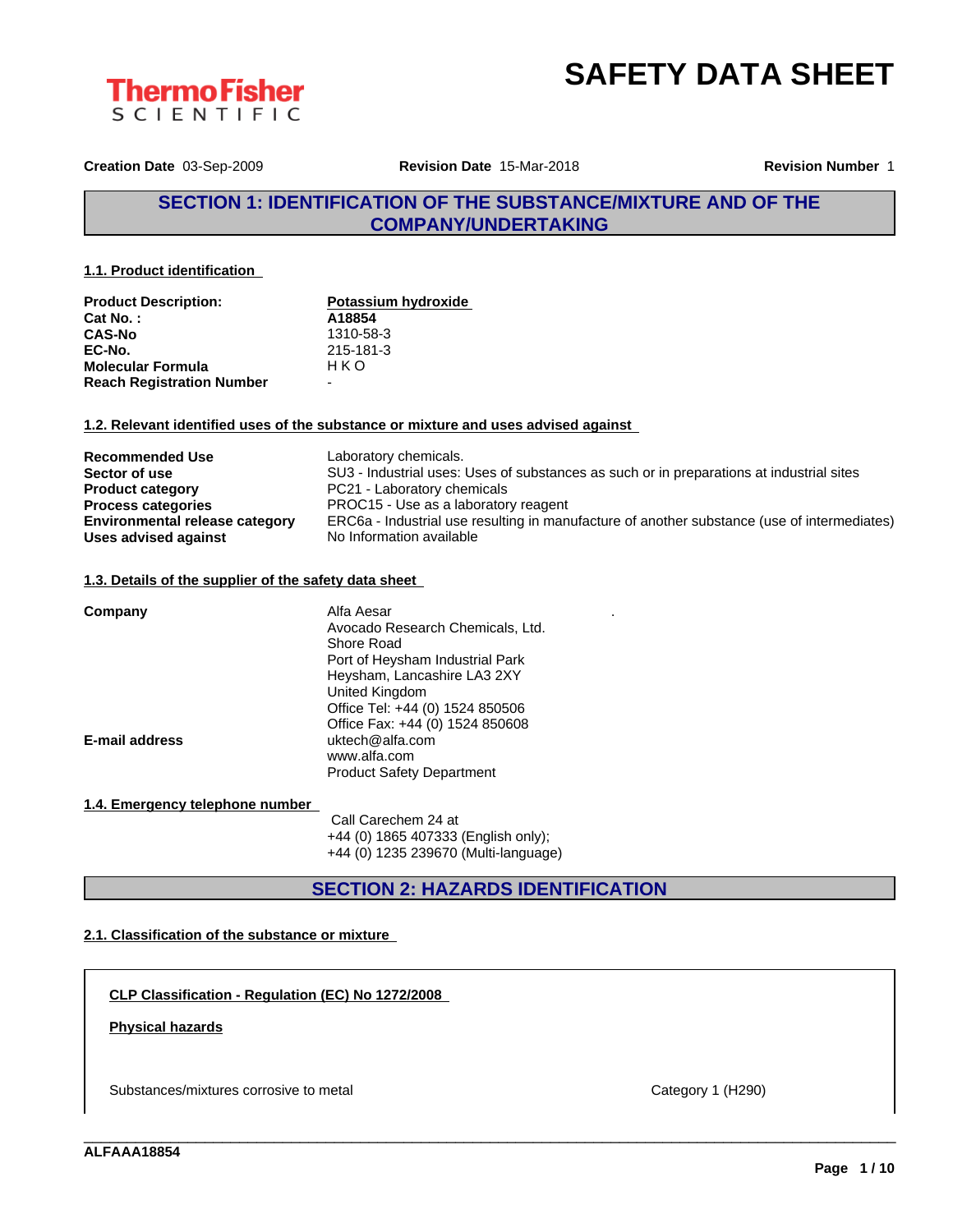### **Health hazards**

Acute oral toxicity Category 4 (H302) Skin Corrosion/irritation **Category 1 A (H314)** Category 1 A (H314) Serious Eye Damage/Eye Irritation Category 1 (H318)

### **Environmental hazards**

Based on available data, the classification criteria are not met

### **2.2. Label elements**



### **Signal Word Danger**

### **Hazard Statements**

H290 - May be corrosive to metals

H302 - Harmful if swallowed

H314 - Causes severe skin burns and eye damage

### **Precautionary Statements**

P280 - Wear protective gloves/ protective clothing/ eye protection/ face protection

P305 + P351 + P338 - IF IN EYES: Rinse cautiously with water for several minutes. Remove contact lenses, if present and easy to do. Continue rinsing

P310 - Immediately call a POISON CENTER or doctor/ physician

P301 + P330 + P331 - IF SWALLOWED: Rinse mouth. Do NOT induce vomiting

P303 + P361 + P353 - IF ON SKIN (or hair): Remove/ Take off immediately all contaminated clothing. Rinse skin with water/ shower

### **2.3. Other hazards**

No information available

# **SECTION 3: COMPOSITION/INFORMATION ON INGREDIENTS**

### **3.1. Substances**

| <b>Component</b>    | <b>CAS-No</b> | EC-No.    | Weight % | CLP Classification - Regulation (EC) No<br>1272/2008                                    |
|---------------------|---------------|-----------|----------|-----------------------------------------------------------------------------------------|
| Potassium hydroxide | 1310-58-3     | 215-181-3 | 85-100   | Met. Corr. 1 (H290)<br>Acute Tox. 4 (H302)<br>Skin Corr. 1A (H314)<br>Eye Dam. 1 (H318) |

| <b>Reach Registration Number</b> |  |
|----------------------------------|--|
|                                  |  |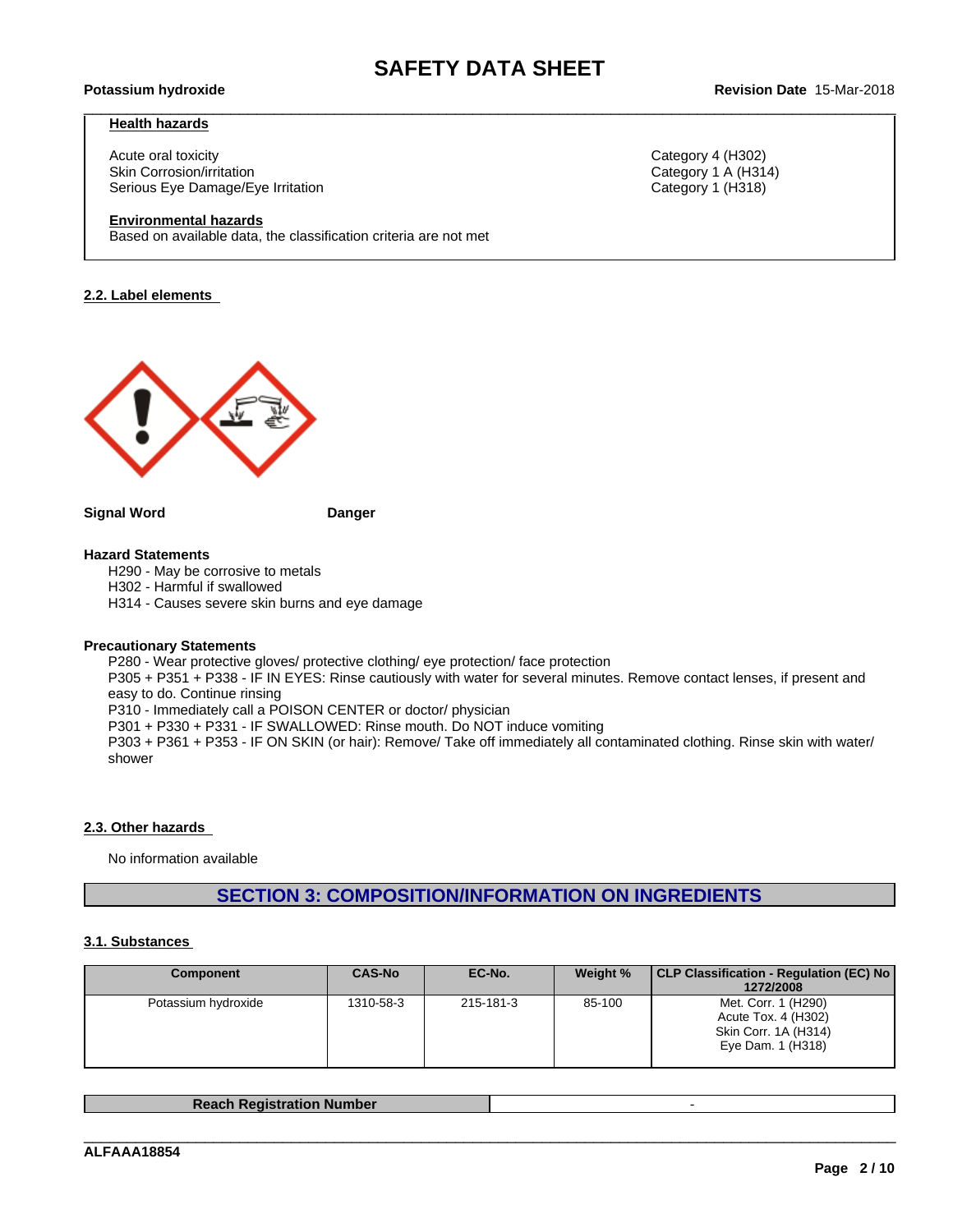*Full text of Hazard Statements: see section 16*

# **SECTION 4: FIRST AID MEASURES**

### **4.1. Description of first aid measures**

| <b>General Advice</b>                                                                                                                                                                     | Immediate medical attention is required. Show this safety data sheet to the doctor in<br>attendance.                                                                                                                                                                                                                                                |  |  |  |
|-------------------------------------------------------------------------------------------------------------------------------------------------------------------------------------------|-----------------------------------------------------------------------------------------------------------------------------------------------------------------------------------------------------------------------------------------------------------------------------------------------------------------------------------------------------|--|--|--|
| <b>Eye Contact</b>                                                                                                                                                                        | Rinse immediately with plenty of water, also under the eyelids, for at least 15 minutes.<br>Immediate medical attention is required. Keep eye wide open while rinsing.                                                                                                                                                                              |  |  |  |
| <b>Skin Contact</b>                                                                                                                                                                       | Wash off immediately with soap and plenty of water while removing all contaminated<br>clothes and shoes. Call a physician immediately.                                                                                                                                                                                                              |  |  |  |
| <b>Ingestion</b>                                                                                                                                                                          | Do not induce vomiting. Immediate medical attention is required. Never give anything by<br>mouth to an unconscious person. Drink plenty of water.                                                                                                                                                                                                   |  |  |  |
| <b>Inhalation</b>                                                                                                                                                                         | Move to fresh air. Do not use mouth-to-mouth method if victim ingested or inhaled the<br>substance; give artificial respiration with the aid of a pocket mask equipped with a one-way<br>valve or other proper respiratory medical device. Call a physician or Poison Control Center<br>immediately. If not breathing, give artificial respiration. |  |  |  |
| Self-Protection of the First Aider<br>Ensure that medical personnel are aware of the material(s) involved, take precautions to<br>protect themselves and prevent spread of contamination. |                                                                                                                                                                                                                                                                                                                                                     |  |  |  |
| 4.2. Most important symptoms and effects, both acute and delayed                                                                                                                          |                                                                                                                                                                                                                                                                                                                                                     |  |  |  |

Causes burns by all exposure routes. Product is a corrosive material. Use of gastric lavage or emesis is contraindicated. Possible perforation of stomach or esophagus should be investigated: Ingestion causes severe swelling, severe damage to the delicate tissue and danger of perforation

### **4.3. Indication of any immediate medical attention and special treatment needed**

**Notes to Physician** Treat symptomatically.

# **SECTION 5: FIREFIGHTING MEASURES**

### **5.1. Extinguishing media**

### **Suitable Extinguishing Media**

CO 2, dry chemical, dry sand, alcohol-resistant foam.

**Extinguishing media which must not be used for safety reasons** Water.

### **5.2. Special hazards arising from the substance or mixture**

The product causes burns of eyes, skin and mucous membranes.

### **Hazardous Combustion Products**

Hydrogen, Potassium oxides, Thermal decomposition can lead to release of irritating gases and vapors.

### **5.3. Advice for firefighters**

As in any fire, wear self-contained breathing apparatus pressure-demand, MSHA/NIOSH (approved or equivalent) and full protective gear. Thermal decomposition can lead to release of irritating gases and vapors.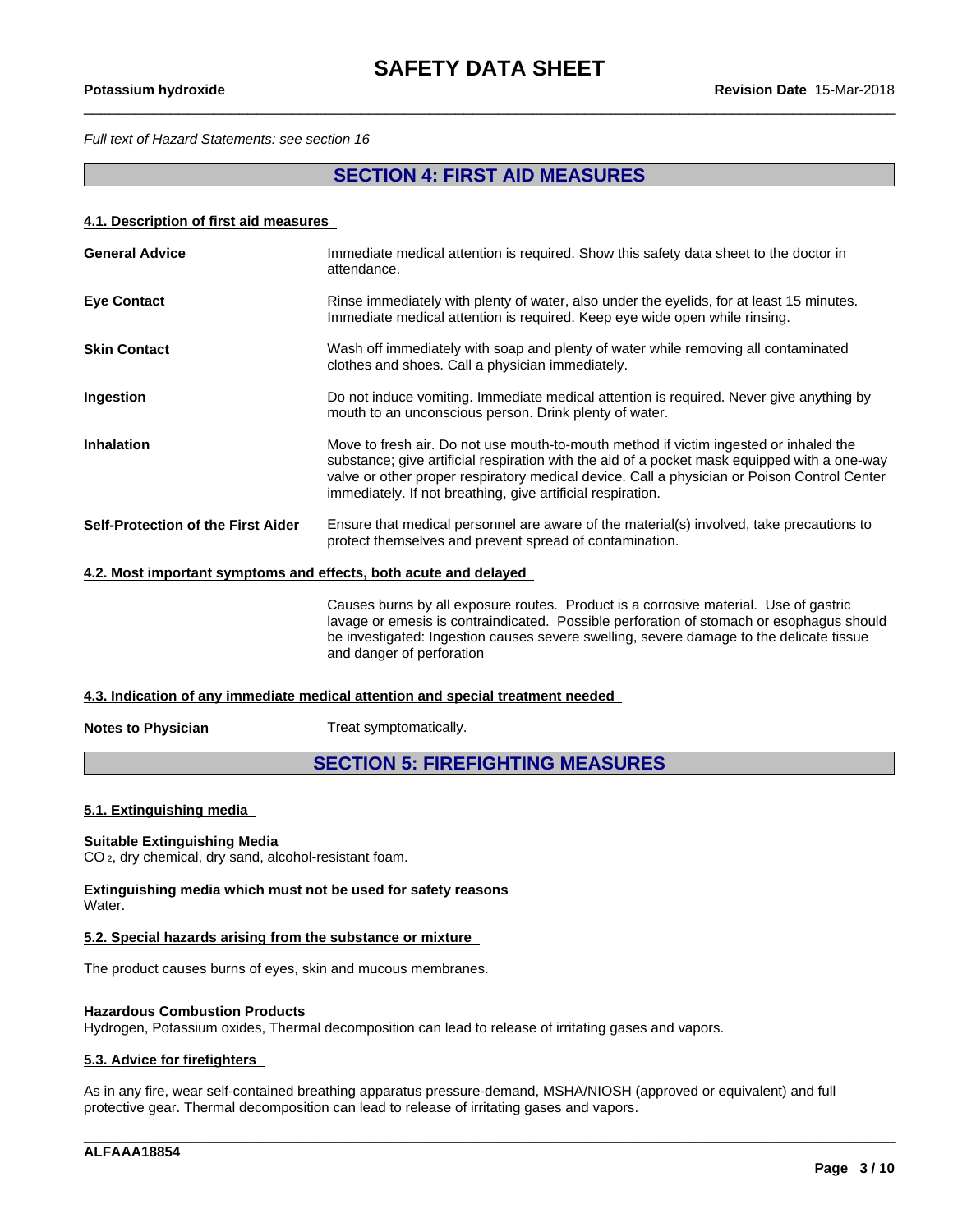# **SECTION 6: ACCIDENTAL RELEASE MEASURES**

### **6.1. Personal precautions, protective equipment and emergency procedures**

Use personal protective equipment. Evacuate personnel to safe areas. Avoid contact with skin, eyes and clothing.

### **6.2. Environmental precautions**

Do not allow material to contaminate ground water system. Should not be released into the environment. Do not flush into surface water or sanitary sewer system. See Section 12 for additional ecological information.

### **6.3. Methods and material for containment and cleaning up**

Sweep up or vacuum up spillage and collect in suitable container for disposal. Avoid dust formation.

### **6.4. Reference to other sections**

Refer to protective measures listed in Sections 8 and 13.

# **SECTION 7: HANDLING AND STORAGE**

### **7.1. Precautions for safe handling**

Use only under a chemical fume hood. Wear personal protective equipment. Do not get in eyes, on skin, or on clothing. Do not breathe dust. Do not ingest.

### **Hygiene Measures**

Handle in accordance with good industrial hygiene and safety practice.

### **7.2. Conditions for safe storage, including any incompatibilities**

Keep containers tightly closed in a dry, cool and well-ventilated place. Corrosives area. Store under an inert atmosphere.

### **7.3. Specific end use(s)**

Use in laboratories

# **SECTION 8: EXPOSURE CONTROLS/PERSONAL PROTECTION**

### **8.1. Control parameters**

### **Exposure limits**

List source(s): **UK** - EH40/2005 Containing the workplace exposure limits (WELs) for use with the Control of Substances Hazardous to Health Regulations (COSHH) 2002 (as amended). Updated by September 2006 official press release and October 2007 Supplement. **IRE -** 2010 Code of Practice for the Safety, Health and Welfare at Work (Chemical Agents) Regulations 2001. Published by the Health and Safety Authority.

| $-$<br><b>WF</b><br>15 mir<br>hvdroxide<br>⊵otassium<br>ma/m-<br>ma/m<br>. .<br>_ | <b>Component</b> | Kinadom<br>Jnited<br>ı ne | Union<br>European | Ireland |
|-----------------------------------------------------------------------------------|------------------|---------------------------|-------------------|---------|
|                                                                                   |                  | . .                       |                   |         |

\_\_\_\_\_\_\_\_\_\_\_\_\_\_\_\_\_\_\_\_\_\_\_\_\_\_\_\_\_\_\_\_\_\_\_\_\_\_\_\_\_\_\_\_\_\_\_\_\_\_\_\_\_\_\_\_\_\_\_\_\_\_\_\_\_\_\_\_\_\_\_\_\_\_\_\_\_\_\_\_\_\_\_\_\_\_\_\_\_\_\_\_\_\_

### **Biological limit values**

This product, as supplied, does not contain any hazardous materials with biological limits established by the region specific regulatory bodies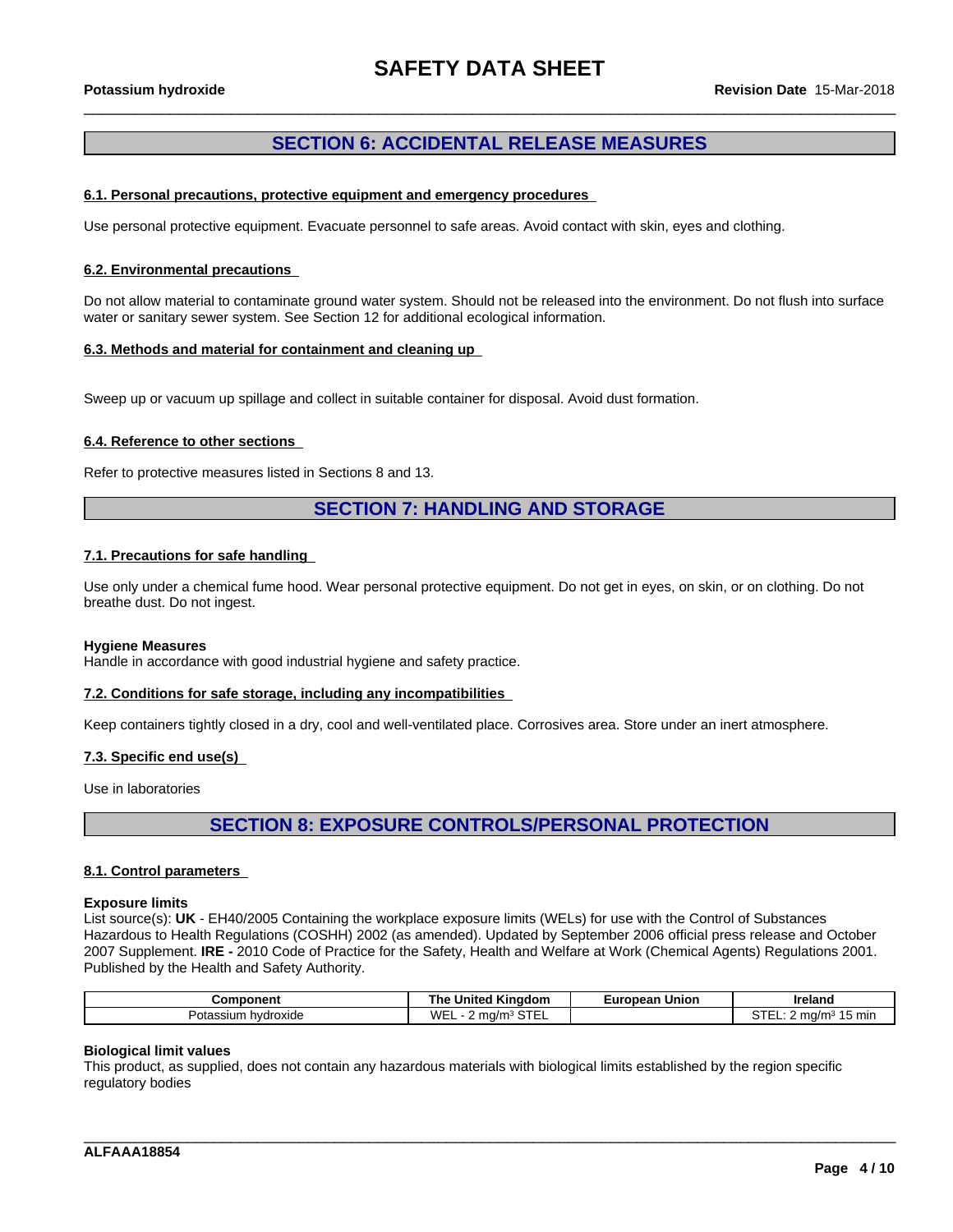### **Monitoring methods**

BS EN 14042:2003 Title Identifier: Workplace atmospheres. Guide for the application and use of procedures for the assessment of exposure to chemical and biological agents.

MDHS14/3 General methods for sampling and gravimetric analysis of respirable and inhalable dust

### **Derived No Effect Level (DNEL)** Workers

| Route of exposure | Acute effects (local) | <b>Acute effects</b><br>(systemic) | <b>Chronic effects</b><br>(local) | <b>Chronic effects</b><br>(systemic) |
|-------------------|-----------------------|------------------------------------|-----------------------------------|--------------------------------------|
| Oral              |                       |                                    |                                   |                                      |
| Dermal            |                       |                                    |                                   |                                      |
| <b>Inhalation</b> |                       |                                    | ma/m <sup>3</sup>                 |                                      |

### **Predicted No Effect Concentration** Not applicable. **(PNEC)**

### **8.2. Exposure controls**

### **Engineering Measures**

Use only under a chemical fume hood. Ensure that eyewash stations and safety showers are close to the workstation location. Wherever possible, engineering control measures such as the isolation or enclosure of the process, the introduction of process or equipment changes to minimise release or contact, and the use of properly designed ventilation systems, should be adopted to control hazardous materials at source

| Personal protective equipment |  |
|-------------------------------|--|
|                               |  |

| <b>Eve Protection</b>                                                        | Goggles (European standard - EN 166)                                      |                   |                              |                                                |
|------------------------------------------------------------------------------|---------------------------------------------------------------------------|-------------------|------------------------------|------------------------------------------------|
| <b>Hand Protection</b>                                                       |                                                                           | Protective gloves |                              |                                                |
| Glove material<br>Natural rubber<br>Nitrile rubber<br>Neoprene<br><b>PVC</b> | Breakthrough time Glove thickness<br>See manufacturers<br>recommendations |                   | <b>EU</b> standard<br>EN 374 | <b>Glove comments</b><br>(minimum requirement) |
| Skin and body protection<br>Long sleeved clothing                            |                                                                           |                   |                              |                                                |

Inspect gloves before use.

Please observe the instructions regarding permeability and breakthrough time which are provided by the supplier of the gloves. (Refer to manufacturer/supplier for information)

Ensure gloves are suitable for the task: Chemical compatability, Dexterity, Operational conditions, User susceptibility, e.g. sensitisation effects, also take into consideration the specific local conditions under which the product is used, such as the danger of cuts, abrasion.

Remove gloves with care avoiding skin contamination.

| <b>Respiratory Protection</b> | When workers are facing concentrations above the exposure limit they must use<br>appropriate certified respirators.<br>To protect the wearer, respiratory protective equipment must be the correct fit and be used<br>and maintained properly                                        |
|-------------------------------|--------------------------------------------------------------------------------------------------------------------------------------------------------------------------------------------------------------------------------------------------------------------------------------|
| Large scale/emergency use     | Use a NIOSH/MSHA or European Standard EN 136 approved respirator if exposure limits<br>are exceeded or if irritation or other symptoms are experienced<br><b>Recommended Filter type:</b> Particulates filter conforming to EN 143                                                   |
| Small scale/Laboratory use    | Use a NIOSH/MSHA or European Standard EN 149:2001 approved respirator if exposure<br>limits are exceeded or if irritation or other symptoms are experienced.<br>Recommended half mask:- Particle filtering: EN149:2001<br>When RPE is used a face piece Fit Test should be conducted |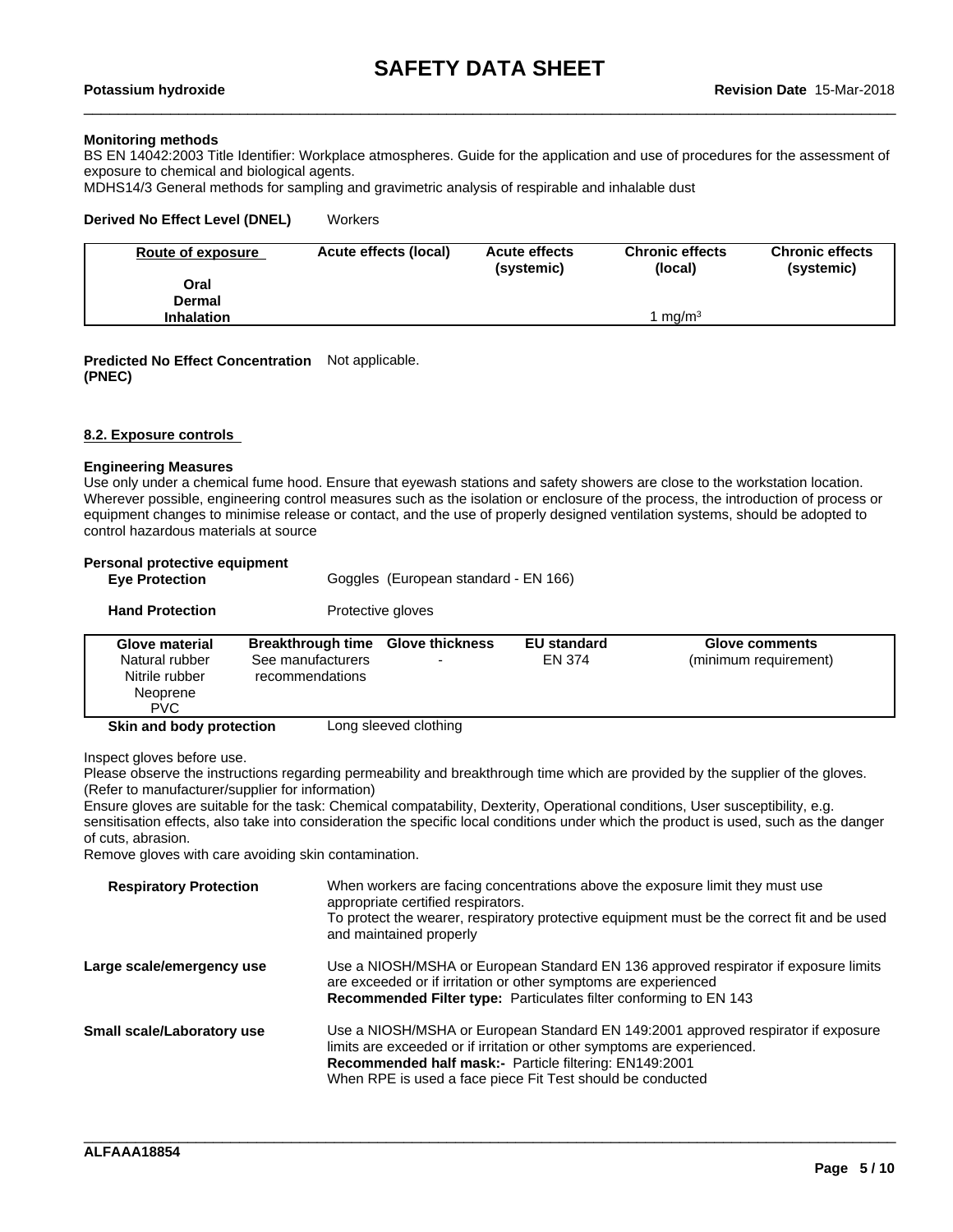### **Environmental exposure controls** Prevent product from entering drains.

# **SECTION 9: PHYSICAL AND CHEMICAL PROPERTIES**

### **9.1. Information on basic physical and chemical properties**

| Appearance<br><b>Physical State</b>            | White<br>Solid           |                                          |
|------------------------------------------------|--------------------------|------------------------------------------|
| Odor                                           | Odorless                 |                                          |
| <b>Odor Threshold</b>                          | No data available        |                                          |
| рH                                             | 13.5                     | 0.1M ag.solution                         |
| <b>Melting Point/Range</b>                     | 360 °C / 680 °F          |                                          |
| <b>Softening Point</b>                         | No data available        |                                          |
| <b>Boiling Point/Range</b>                     | 1320 °C / 2408 °F        |                                          |
| <b>Flash Point</b>                             | No information available | <b>Method -</b> No information available |
| <b>Evaporation Rate</b>                        | Not applicable           | Solid                                    |
| <b>Flammability (solid,gas)</b>                | No information available |                                          |
| <b>Explosion Limits</b>                        | No data available        |                                          |
| <b>Vapor Pressure</b>                          | No data available        |                                          |
| <b>Vapor Density</b>                           | Not applicable           | Solid                                    |
| Specific Gravity / Density                     | No data available        |                                          |
| <b>Bulk Density</b>                            | No data available        |                                          |
| <b>Water Solubility</b>                        | 1120 g/L (20°C)          |                                          |
| Solubility in other solvents                   | No information available |                                          |
| <b>Partition Coefficient (n-octanol/water)</b> |                          |                                          |
| <b>Component</b>                               | log Pow                  |                                          |
| Potassium hydroxide                            | 0.83                     |                                          |
| <b>Autoignition Temperature</b>                |                          |                                          |
| <b>Decomposition Temperature</b>               | No data available        |                                          |
| <b>Viscosity</b>                               | Not applicable           | Solid                                    |
| <b>Explosive Properties</b>                    | No information available |                                          |
| <b>Oxidizing Properties</b>                    | No information available |                                          |
| 9.2. Other information                         |                          |                                          |
|                                                |                          |                                          |

**Molecular Formula** HKO<br>**Molecular Weight** 56.11 **Molecular Weight** 

# **SECTION 10: STABILITY AND REACTIVITY**

| 10.1. Reactivity                                              | Yes                                                                                         |
|---------------------------------------------------------------|---------------------------------------------------------------------------------------------|
| 10.2. Chemical stability                                      | Hygroscopic. Air sensitive.                                                                 |
| 10.3. Possibility of hazardous reactions                      |                                                                                             |
| <b>Hazardous Polymerization</b><br><b>Hazardous Reactions</b> | Hazardous polymerization does not occur.<br>None under normal processing.                   |
| 10.4. Conditions to avoid                                     | Incompatible products. Excess heat. Exposure to air. Exposure to moist air or water.        |
| 10.5. Incompatible materials                                  | Strong oxidizing agents. Acids. Acid chlorides. Acid anhydrides. Ketones. Peroxides. Water. |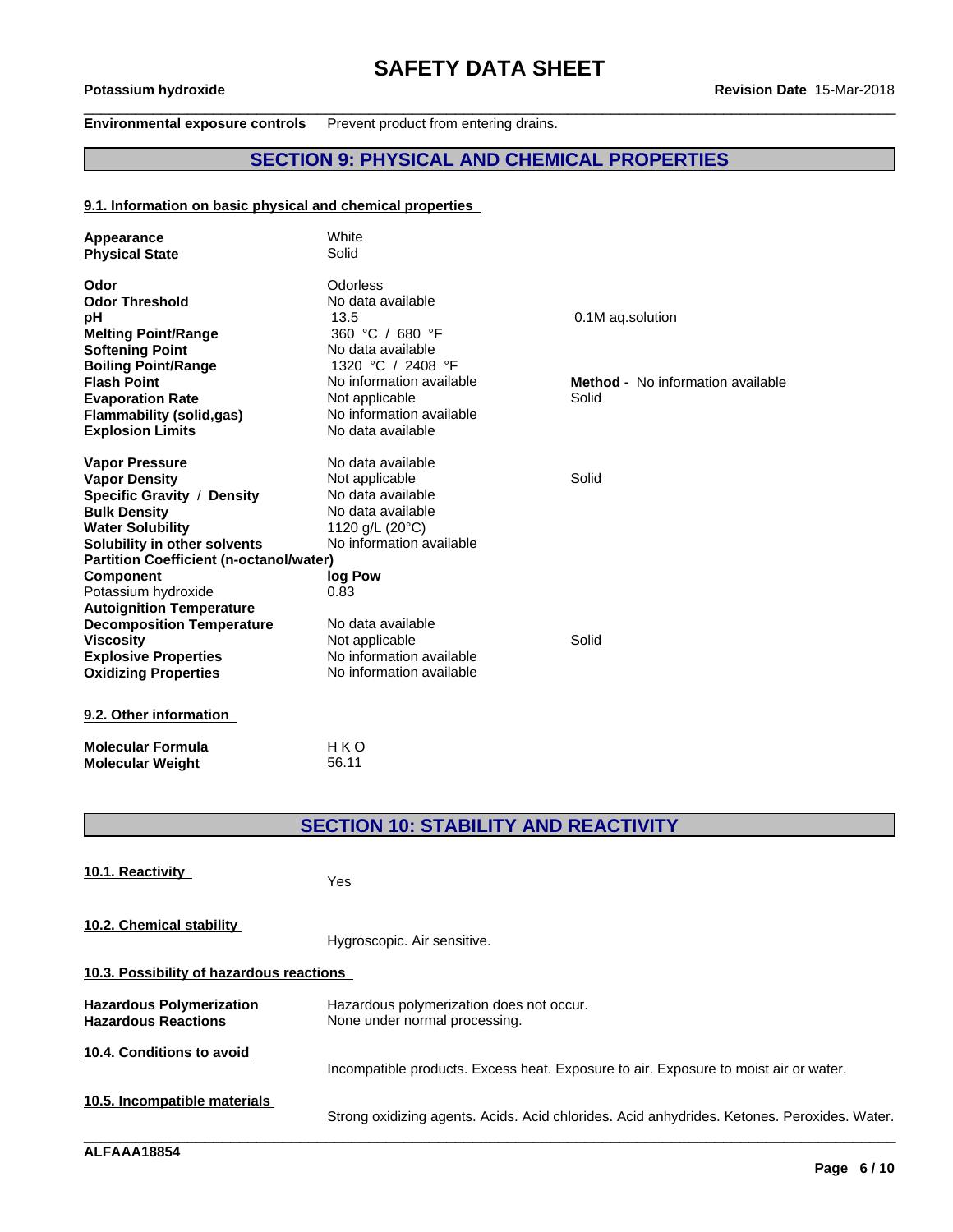Metals.

### **10.6. Hazardous decomposition products**

Hydrogen. Potassium oxides. Thermal decomposition can lead to release of irritating gases and vapors.

**SECTION 11: TOXICOLOGICAL INFORMATION**

### **11.1. Information on toxicologicaleffects**

**Product Information**

| (a) acute toxicity;<br>Oral<br>Dermal<br><b>Inhalation</b>                  | Category 4<br>Based on available data, the classification criteria are not met<br>Based on available data, the classification criteria are not met                                                                                                                                                  |  |  |  |  |  |  |
|-----------------------------------------------------------------------------|-----------------------------------------------------------------------------------------------------------------------------------------------------------------------------------------------------------------------------------------------------------------------------------------------------|--|--|--|--|--|--|
| <b>Component</b>                                                            | LD50 Oral<br><b>LD50 Dermal</b><br><b>LC50 Inhalation</b>                                                                                                                                                                                                                                           |  |  |  |  |  |  |
| Potassium hydroxide                                                         | 333 mg/kg (Rat)                                                                                                                                                                                                                                                                                     |  |  |  |  |  |  |
| (b) skin corrosion/irritation;                                              | Category 1 A                                                                                                                                                                                                                                                                                        |  |  |  |  |  |  |
| (c) serious eye damage/irritation;                                          | Category 1                                                                                                                                                                                                                                                                                          |  |  |  |  |  |  |
| (d) respiratory or skin sensitization;<br><b>Respiratory</b><br><b>Skin</b> | Based on available data, the classification criteria are not met<br>Based on available data, the classification criteria are not met                                                                                                                                                                |  |  |  |  |  |  |
| (e) germ cell mutagenicity;                                                 | Based on available data, the classification criteria are not met                                                                                                                                                                                                                                    |  |  |  |  |  |  |
| (f) carcinogenicity;                                                        | Based on available data, the classification criteria are not met                                                                                                                                                                                                                                    |  |  |  |  |  |  |
|                                                                             | There are no known carcinogenic chemicals in this product                                                                                                                                                                                                                                           |  |  |  |  |  |  |
| (g) reproductive toxicity;                                                  | Based on available data, the classification criteria are not met                                                                                                                                                                                                                                    |  |  |  |  |  |  |
| (h) STOT-single exposure;                                                   | Based on available data, the classification criteria are not met                                                                                                                                                                                                                                    |  |  |  |  |  |  |
| (i) STOT-repeated exposure;                                                 | Based on available data, the classification criteria are not met                                                                                                                                                                                                                                    |  |  |  |  |  |  |
| <b>Target Organs</b>                                                        | None known.                                                                                                                                                                                                                                                                                         |  |  |  |  |  |  |
| (j) aspiration hazard;                                                      | Not applicable<br>Solid                                                                                                                                                                                                                                                                             |  |  |  |  |  |  |
| delayed                                                                     | Symptoms / effects, both acute and Product is a corrosive material. Use of gastric lavage or emesis is contraindicated.<br>Possible perforation of stomach or esophagus should be investigated: Ingestion causes<br>severe swelling, severe damage to the delicate tissue and danger of perforation |  |  |  |  |  |  |

# **SECTION 12: ECOLOGICAL INFORMATION**

\_\_\_\_\_\_\_\_\_\_\_\_\_\_\_\_\_\_\_\_\_\_\_\_\_\_\_\_\_\_\_\_\_\_\_\_\_\_\_\_\_\_\_\_\_\_\_\_\_\_\_\_\_\_\_\_\_\_\_\_\_\_\_\_\_\_\_\_\_\_\_\_\_\_\_\_\_\_\_\_\_\_\_\_\_\_\_\_\_\_\_\_\_\_

### **12.1. Toxicity**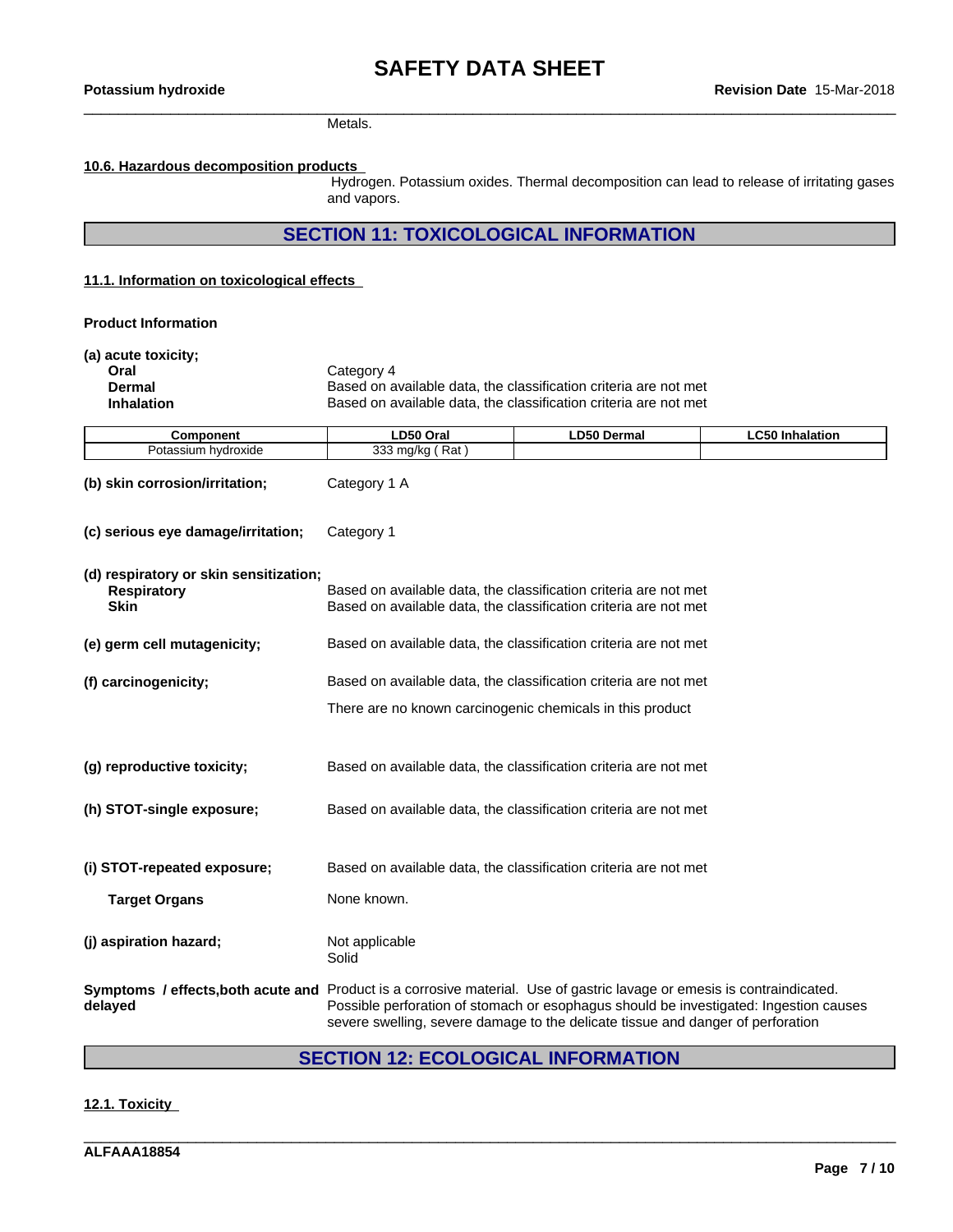# **SAFETY DATA SHEET**<br>Revision Date 15-Mar-2018

# \_\_\_\_\_\_\_\_\_\_\_\_\_\_\_\_\_\_\_\_\_\_\_\_\_\_\_\_\_\_\_\_\_\_\_\_\_\_\_\_\_\_\_\_\_\_\_\_\_\_\_\_\_\_\_\_\_\_\_\_\_\_\_\_\_\_\_\_\_\_\_\_\_\_\_\_\_\_\_\_\_\_\_\_\_\_\_\_\_\_\_\_\_\_ **Potassium hydroxide Revision Date** 15-Mar-2018

**Ecotoxicity effects** Do not empty into drains. Contains a substance which is:. Harmful to aquatic organisms. The product contains following substances which are hazardous for the environment.

| Component           | <b>Freshwater Fish</b>    | <b>Water Flea</b> | Freshwater Algae | <b>Microtox</b> |
|---------------------|---------------------------|-------------------|------------------|-----------------|
| Potassium hydroxide | $LC50: = 80$ mg/L, 96h    |                   |                  |                 |
|                     | static (Gambusia affinis) |                   |                  |                 |
|                     |                           |                   |                  |                 |

| 12.2. Persistence and degradability |                                                                                         |
|-------------------------------------|-----------------------------------------------------------------------------------------|
| <b>Persistence</b>                  | Persistence is unlikely.                                                                |
| Degradability                       | Not relevant for inorganic substances.                                                  |
| Degradation in sewage               | Contains substances known to be hazardous to the environment or not degradable in waste |
| treatment plant                     | water treatment plants.                                                                 |

### **12.3. Bioaccumulative potential** Bioaccumulation is unlikely

| vonent                   | Pow<br>lО     | $/$ (BCF<br>.oncentration<br>sioc<br>тастоі |
|--------------------------|---------------|---------------------------------------------|
| hvdroxide<br>ssium<br>ua | ~ ∩ ∙<br>v.oo | N٥<br>available<br>$A^{\sim +}$<br>oata     |

| 12.4. Mobility in soil                                                                                                                    | The product is water soluble, and may spread in water systems Will likely be mobile in the<br>environment due to its water solubility. Highly mobile in soils                                                 |
|-------------------------------------------------------------------------------------------------------------------------------------------|---------------------------------------------------------------------------------------------------------------------------------------------------------------------------------------------------------------|
| 12.5. Results of PBT and vPvB<br>assessment                                                                                               | No data available for assessment.                                                                                                                                                                             |
| 12.6. Other adverse effects<br><b>Endocrine Disruptor Information</b><br>Persistent Organic Pollutant<br><b>Ozone Depletion Potential</b> | This product does not contain any known or suspected endocrine disruptors<br>This product does not contain any known or suspected substance<br>This product does not contain any known or suspected substance |

# **SECTION 13: DISPOSAL CONSIDERATIONS**

### **13.1. Waste treatment methods**

| Waste from Residues / Unused<br><b>Products</b> | Waste is classified as hazardous. Dispose of in accordance with the European Directives<br>on waste and hazardous waste. Dispose of in accordance with local regulations.                                                                                                                              |
|-------------------------------------------------|--------------------------------------------------------------------------------------------------------------------------------------------------------------------------------------------------------------------------------------------------------------------------------------------------------|
| <b>Contaminated Packaging</b>                   | Dispose of this container to hazardous or special waste collection point.                                                                                                                                                                                                                              |
| European Waste Catalogue (EWC)                  | According to the European Waste Catalogue, Waste Codes are not product specific, but<br>application specific.                                                                                                                                                                                          |
| <b>Other Information</b>                        | Waste codes should be assigned by the user based on the application for which the product<br>was used. Do not empty into drains. Do not dispose of waste into sewer. Large amounts will<br>affect pH and harm aquatic organisms. Solutions with high pH-value must be neutralized<br>before discharge. |

# **SECTION 14: TRANSPORT INFORMATION**

\_\_\_\_\_\_\_\_\_\_\_\_\_\_\_\_\_\_\_\_\_\_\_\_\_\_\_\_\_\_\_\_\_\_\_\_\_\_\_\_\_\_\_\_\_\_\_\_\_\_\_\_\_\_\_\_\_\_\_\_\_\_\_\_\_\_\_\_\_\_\_\_\_\_\_\_\_\_\_\_\_\_\_\_\_\_\_\_\_\_\_\_\_\_

### **IMDG/IMO**

| 14.1. UN number                  | UN1813                     |
|----------------------------------|----------------------------|
| 14.2. UN proper shipping name    | Potassium hydroxide, solid |
| 14.3. Transport hazard class(es) |                            |
| 14.4. Packing group              |                            |

**ADR**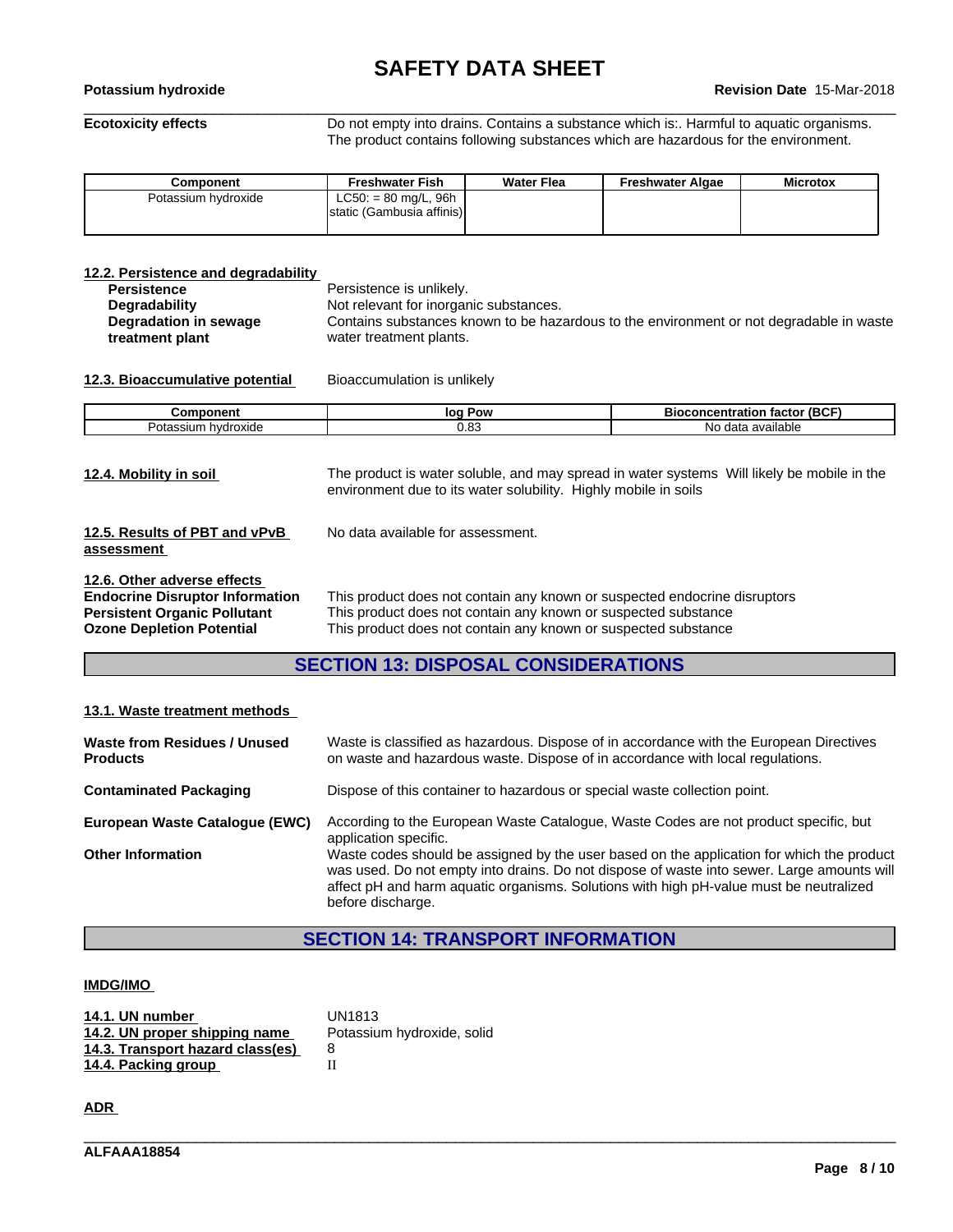| 14.1. UN number                  | UN1813                     |
|----------------------------------|----------------------------|
| 14.2. UN proper shipping name    | Potassium hydroxide, solid |
| 14.3. Transport hazard class(es) |                            |
| 14.4. Packing group              |                            |

**IATA** 

| 14.1. UN number                  | UN1813                     |
|----------------------------------|----------------------------|
| 14.2. UN proper shipping name    | Potassium hydroxide, solid |
| 14.3. Transport hazard class(es) | 8                          |
| 14.4. Packing group              |                            |
|                                  |                            |

**14.5. Environmental hazards** No hazards identified

**14.6. Special precautions for user** No special precautions required

**14.7. Transport in bulk according to** Not applicable, packaged goods **Annex II of MARPOL73/78 and the IBC Code** 

# **SECTION 15: REGULATORY INFORMATION**

### **15.1. Safety, health and environmental regulations/legislation specific for the substance or mixture**

**International Inventories** X = listed

| Component              | EINECS                                          | <b>LINCS</b> | <b>NLP</b> | TSC/ | <b>DSL</b> | <b>NDSL</b> | <b>PICCS</b> | <b>ENCS</b> | <b>IECSC</b> | <b>AICS</b> | <b>ILLOT</b><br><b>NEVL</b> |
|------------------------|-------------------------------------------------|--------------|------------|------|------------|-------------|--------------|-------------|--------------|-------------|-----------------------------|
| Potassium<br>hvdroxide | 10 <sup>2</sup><br>$\Omega$<br>1 O<br>2 I V<br> |              |            |      |            |             |              |             |              |             |                             |

### **National Regulations**

| nm                           | <br>. .<br>Water<br>' Classification<br><b><i>(VwVwS)</i></b><br>Germany<br>- 1 | <b>Class</b><br>⊥uft<br>manv:<br><u>дан</u><br>ue |
|------------------------------|---------------------------------------------------------------------------------|---------------------------------------------------|
| hvdroxide<br>`ssiun.<br>отаз | WGK                                                                             |                                                   |

Take note of Control of Substances Hazardous to Health Regulations (COSHH) 2002 and 2005 Amendment.

### **15.2. Chemical safety assessment**

A Chemical Safety Assessment/Report (CSA/CSR) has not been conducted

**SECTION 16: OTHER INFORMATION**

### **Full text of H-Statements referred to undersections 2 and 3**

H290 - May be corrosive to metals

H302 - Harmful if swallowed

H314 - Causes severe skin burns and eye damage

Substances/EU List of Notified Chemical Substances

H318 - Causes serious eye damage

### **Legend**

**CAS** - Chemical Abstracts Service **TSCA** - United States Toxic Substances Control Act Section 8(b) Inventory **EINECS/ELINCS** - European Inventory of Existing Commercial Chemical **DSL/NDSL** - Canadian Domestic Substances List/Non-Domestic Substances List